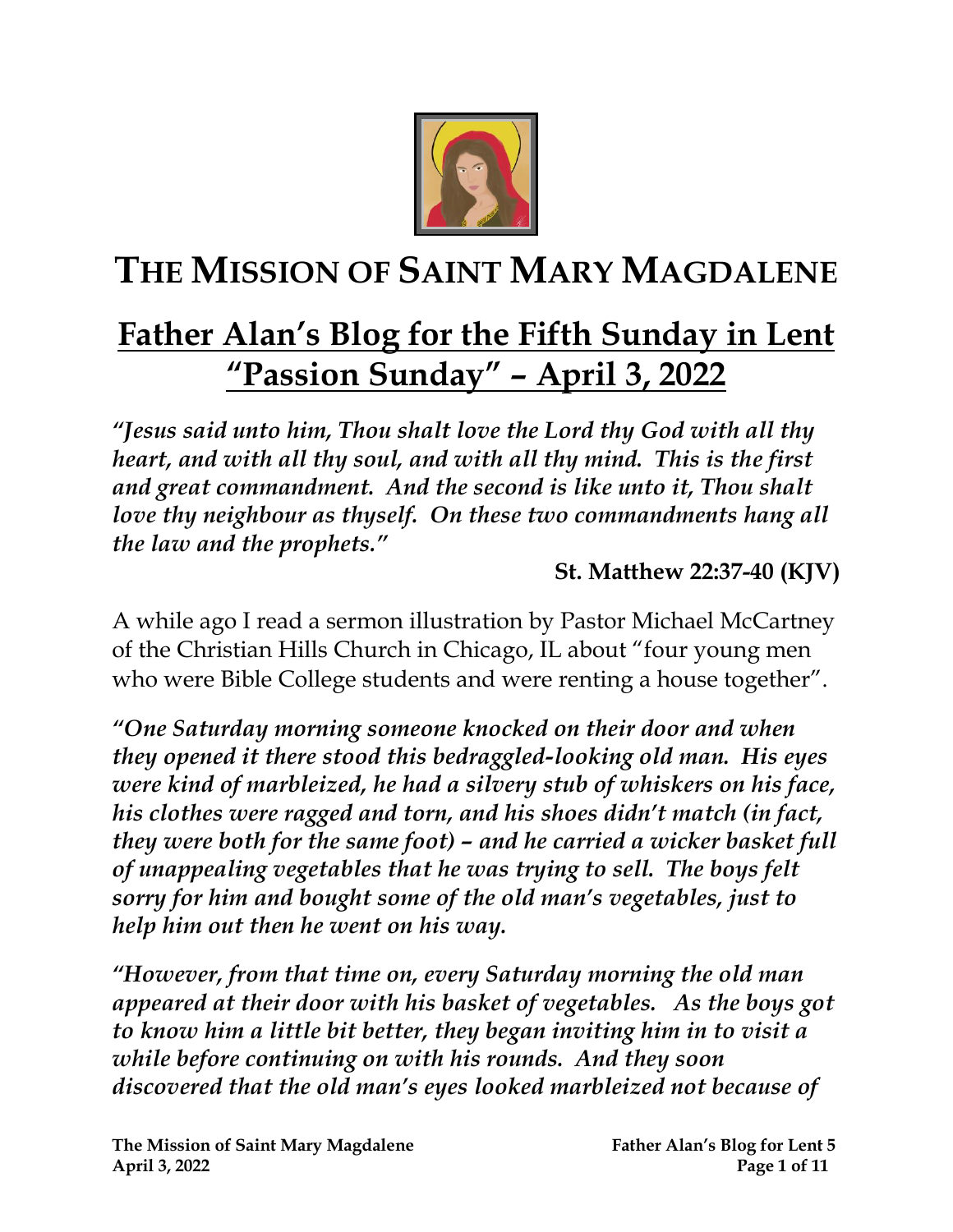*drugs or alcohol, but because of cataracts. They also found out that he lived just down the street in an old shack. Moreover, they learned that the old man could play the harmonica and that he loved to play Christian hymns because he really LOVED God. As a result, every Saturday morning from then on, the boys would invite the old man in, and he would play his harmonica and they would sing Christian hymns together. They soon became good friends. So, the boys began trying to figure out ways to help him.*

*"Hence, one Saturday morning, right in the middle of all their singing and praising, the old man suddenly said to the boys, 'God is so good!' And they all readily agreed, 'Yes God is so good.' The old man went on, 'You know why He is so good?' And they asked, 'Why?' He replied, 'Because yesterday when I got up and opened my door there were boxes full of new clothes, and shoes, and coats, and gloves. Yes, God is so good!' At which point, the boys grinned at each other and chimed in, 'Yes God is so good.' However, the old man wasn't finished. So, he asked the boys again, 'You know why He is so good?' The four boys answered, 'You already told us why. What more?' Whereupon the old man with a big, toothless smile replied, 'Because I found a family who could really use those things, so I gave them all away.'"*

This sort of "rocks our world" doesn't it? Here someone **who has virtually NOTHING** is given an incredible gift (in terms of what this world has to offer, anyway) and then **gives it away**. Now why would he do that? Simple…*because he GETS it!*



The story of the rich young ruler is found in all three of the Synoptic Gospels in the New Testament (specifically in: St. [Matthew 19:16](https://biblia.com/bible/esv/Matt%2019.16)–22; St. [Mark 10:17](https://biblia.com/bible/esv/Mark%2010.17)–22; and St. [Luke 18:18](https://biblia.com/bible/esv/Luke%2018.18)–23, respectively). For our purposes today, I'll make use of St. Matthew's version of events: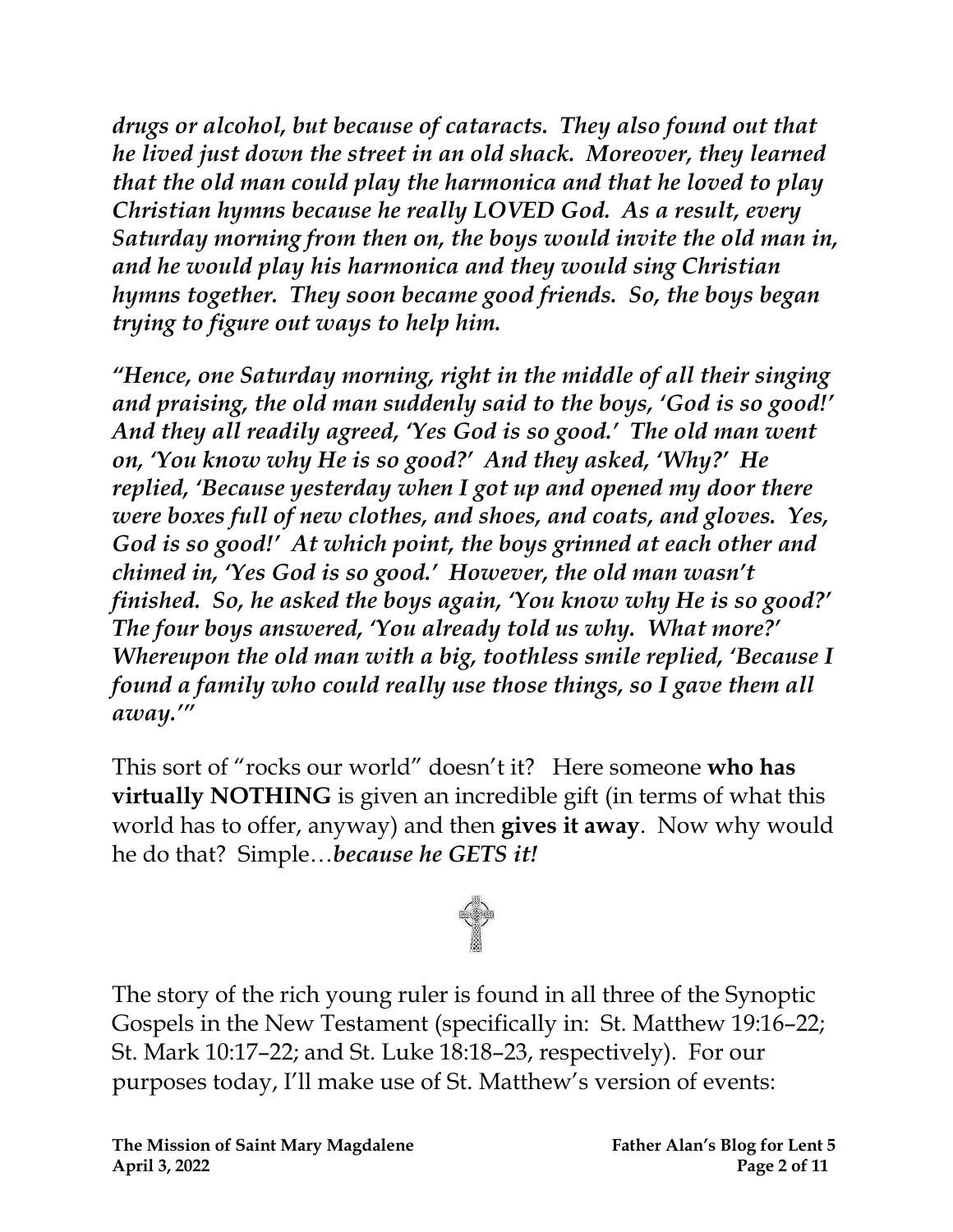*"Just then a man came up to Jesus and asked, 'Teacher, what good thing must I do to get eternal life?' 'Why do you ask me about what is good?' Jesus replied. 'There is only One who is good. If you want to enter life, keep the commandments.' 'Which ones?' he inquired. Jesus replied, '"You shall not murder, you shall not commit adultery, you shall not steal, you shall not give false testimony, honor your father and mother,' and 'love your neighbor as yourself."' 'All these I have kept,' the young man said, 'What do I still lack?' Jesus answered, 'If you want to be perfect, go, sell your possessions and give to the poor, and you will have treasure in heaven. Then come, follow me.' When the young man heard this, he went away sad, because he had great wealth. Then Jesus said to his disciples, 'Truly I tell you, it is hard for someone who is rich to enter the kingdom of heaven. Again I tell you, it is easier for a camel to go through the eye of a needle than for someone who is rich to enter the kingdom of God.'"*

This, too, sort of "rocks our world" doesn't it? Here someone **who has virtually EVERYTHING** is given an incredible gift (in terms of what the next world has to offer) and then **refuses to accept it**. Now why would he do that? Simple…*because he DOESN'T GET it!*



So why did Jesus tell the rich young ruler that he could be saved by obeying the commandments (recalling that the young man had asked Jesus in verse 16, *"Teacher, what good thing must I do to get eternal life?"*, to which Jesus had responded in verse 17, *"If you want to enter life, keep the commandments."*)? To understand Jesus' response to the rich young ruler's question we must consider three things:

- **1. the background of the rich young ruler;**
- **2. the purpose of his question; and**
- **3. the essence of the Gospel of Jesus Christ.**

Now, at first glance it appears Jesus is saying that the young man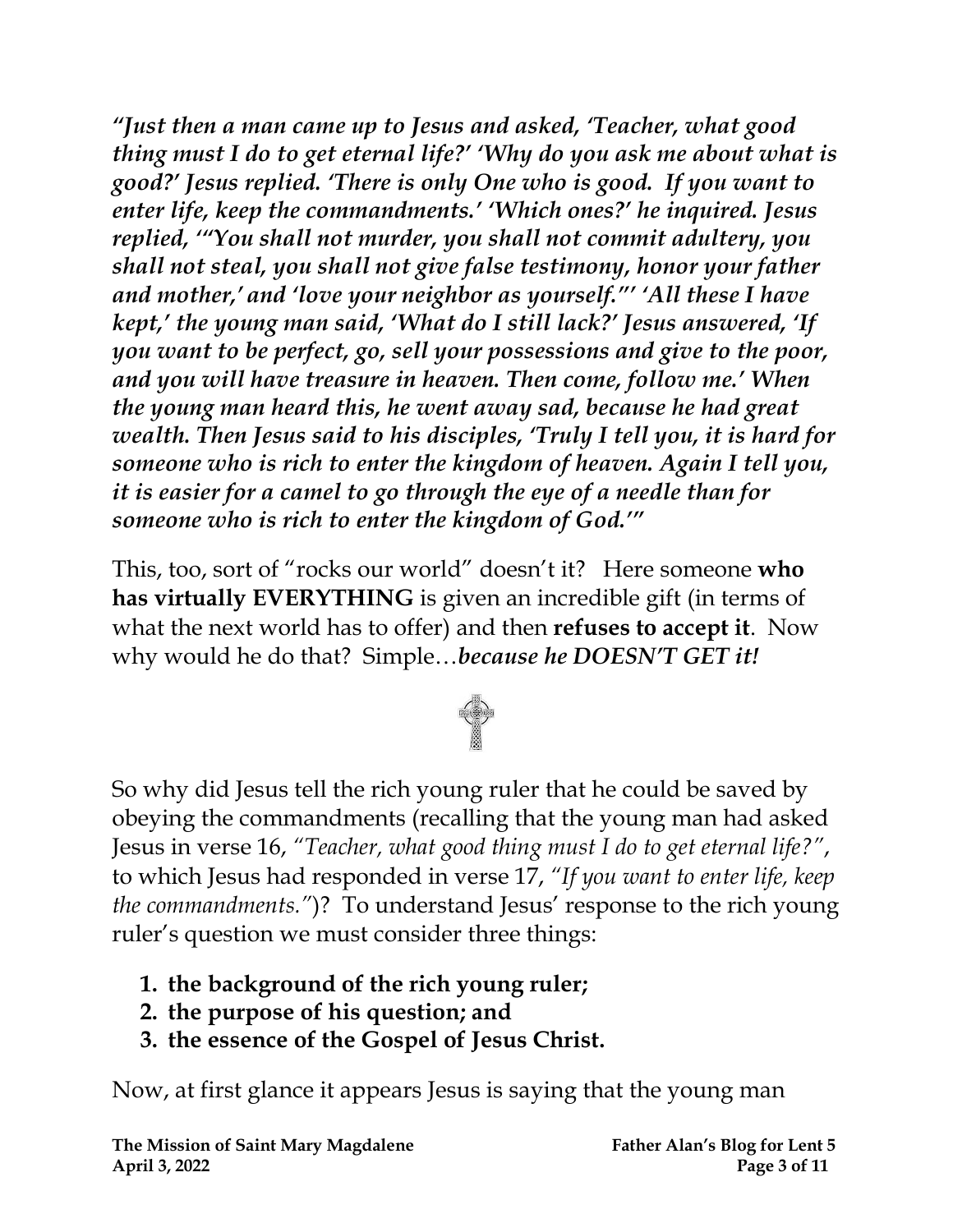(and, by extension, all people) must obey the commandments in order to be saved. But is that REALLY what Jesus was saying? Since the essence of the salvation message is that **we are saved by grace through faith** (as St. Paul takes pains to explain in Romans 4:5-8 and [Ephesians 2:8](https://biblia.com/bible/esv/Eph%202.8)–9), why would Jesus appear to offer the rich young ruler an "alternative plan?"

In truth, though, Jesus used His conversation with whom, evidently, is a Jewish man – as no Roman would address Jesus as "teacher" or "master" – to teach the detrimental effect that money can have on one's desire for eternal life (verses 23-24), as the young man was, no doubt, a ruler in the local synagogue and (according to verse 22) had "great wealth." As a result, the primary lesson that Jesus draws from this incident concerns "love of money" and not "salvation" – whether by one's works (which is false) or by God's grace (which is true). Thus, when (in verse 18) the young man asks Jesus to specify which commandments he should keep, our Lord (in verse 19) recites five of the original Ten Commandments, plus a summary commandment:

# *"…love your neighbour as yourself."*

To which the man (in verse 20) replies with the key statement:

## *"All these I have kept…What do I still lack?"*

The young man was obviously religious and sincere in his pursuit of righteousness. His problem was: **he considered himself to be faultless concerning the Law**. And this is the very point that Jesus challenges (in verse 21) by telling the man:

### *"If you want to be perfect, go, sell your possessions and give to the poor, and you will have treasure in heaven. Then come, follow me."*

Unfortunately (for the rich young ruler), he decides that Jesus is asking too much. Consequently (according to verse 22):

*"…he went away sad, because he had great wealth."*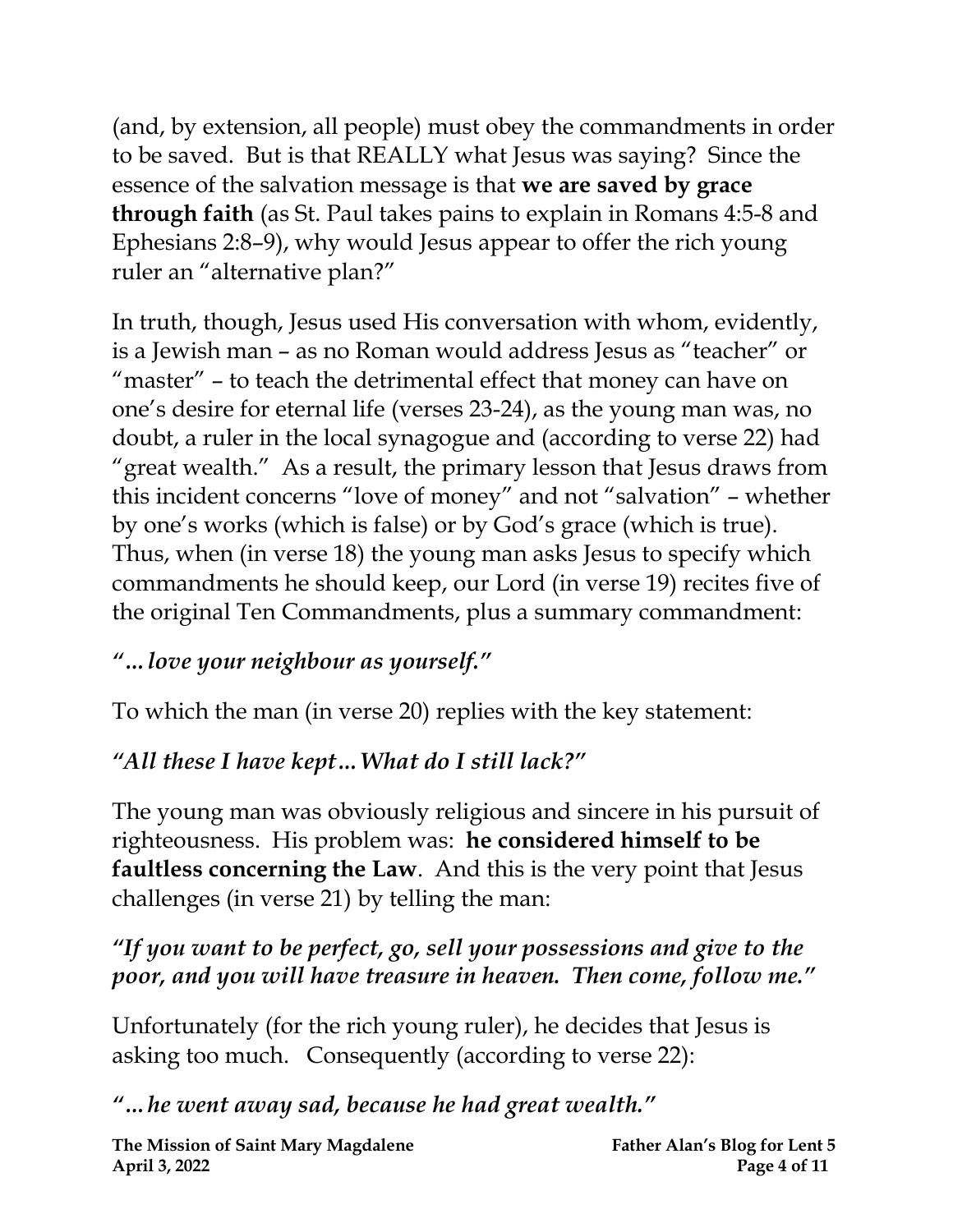Rather than obeying Jesus' instructions, the rich young ruler turns his back on the Lord and walks away. Please note: in telling the man to "keep the commandments" Jesus was not saying that he could be saved by obeying them; rather, Jesus was emphasizing the Law as God's perfect standard. So, when the rich young ruler responded that (in his humble estimation, anyway) he met the Law's standard, Jesus simply touched on one issue that proved the man did not measure up to God's holiness.

In short, the rich young ruler was not willing to follow the Lord Jesus Christ if it meant giving up his wealth. Moreover, in reality, the young man was breaking the two greatest [commandments:](https://www.gotquestions.org/greatest-commandment.html) he did not love the Lord with all his heart, mind, and soul; and he did not love his neighbour as himself. For if the young man had truly loved God (and other people) more than he did his property, he would have been willing to give up his wealth to the service of God and of humanity – **but that was not the case**. Instead, the rich young ruler had made an idol of his wealth. Consequently, he loved it more than he loved either God or neighbour. So, with surgical precision, Jesus exposes the greed in the young man's heart – greed that the young man himself did not even suspect he possessed. Accordingly, Jesus' statement (in verse 18) that "only God is good" is thereby proven in the young man's ultimate response to Jesus' command. Thus, in His conversation with the rich young ruler, Jesus did not teach that we are saved by our works with respect to the Law; rather, Jesus used the young man's love of money to show how far the man actually fell short of God's holy standard (as we all do, by the way). In truth, then, the rich young ruler needed the Saviour – **and so do we**.



As mentioned last week, today we will continue with our in-depth examination of the Ten Commandments by focusing on the latter three of the six that pertain to loving "our neighbour"- meaning that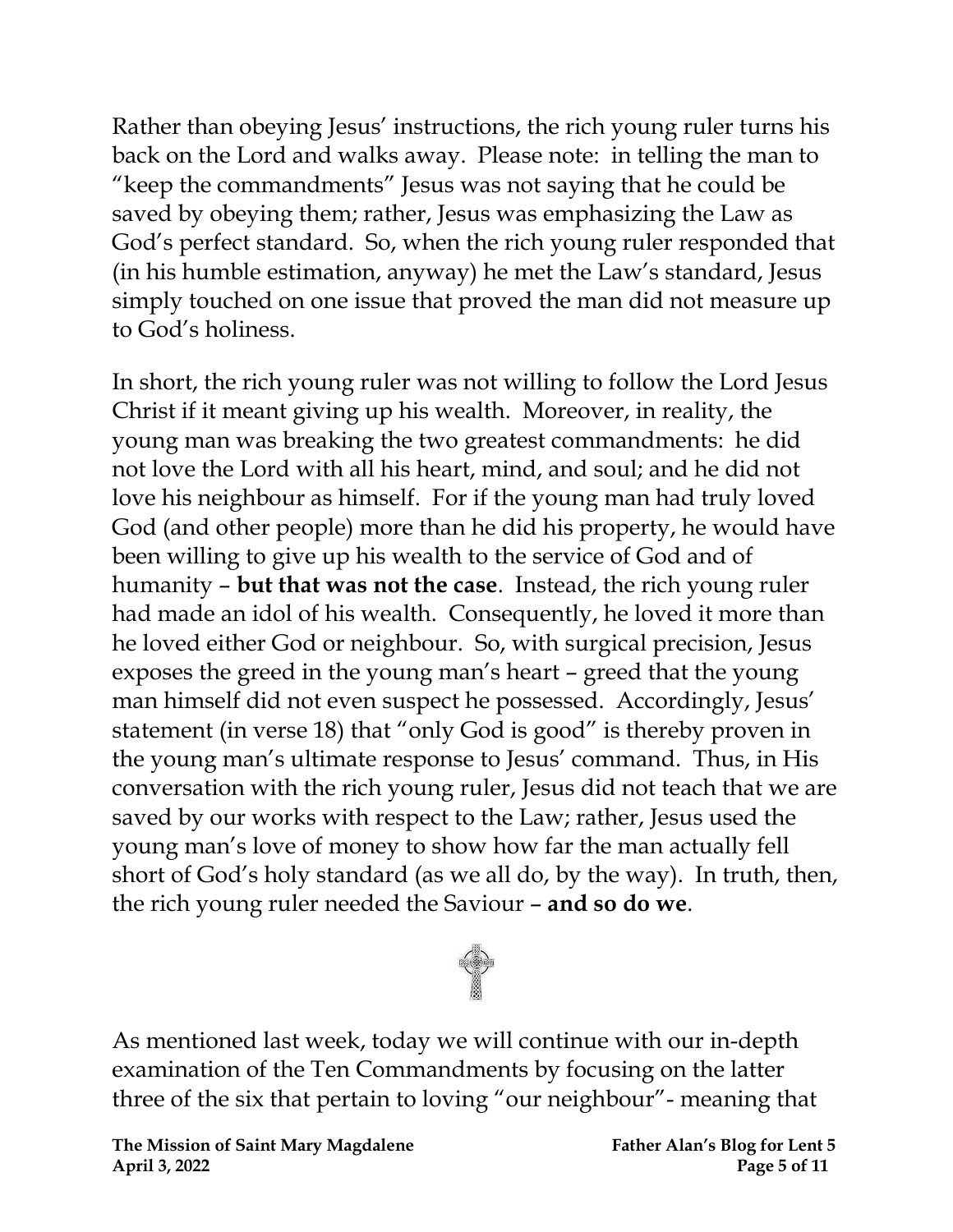God expects us not only *to care* **for our neighbour** but *to see as* **our neighbour anyone who is in need**. Because our Triune God: Father, Son, and Holy Spirit purposely created ALL people in His image. Furthermore, the Lord Jesus Christ willingly endured His passion and physical death to save ALL people from the eternal penalty of their sins (that is, **their spiritual death**). Hence, both of God's mighty acts (of creation and of redemption) signify that at the heart of Christianity is the belief that *ALL* people – male or female, irrespective of nation or religion, with whom we live or who we chance to meet – have inherent worth and dignity, PERIOD. Which is the reason why we are taking the time this Lent to study God's Ten Commandments (as found in Exodus 20:1-17) in general, and also why we are taking the time today (and took last week) to examine the six Commandments that deal with loving "our neighbour" in particular (remembering that, as I mentioned last Sunday we will focus today on the second three of those Commandments).



The Eighth Commandment (Exodus 20:15):

#### *"Thou shalt not steal."*

In His Commandments, God specifically forbids injury to our neighbour. Therefore, as we heard last week, the 6th Commandment, "Thou shalt do no murder" forbids us to injure our neighbour in his own person, and the 7th Commandment, "Thou shalt not commit adultery" forbids injury to the person to whom one is bound in marriage. Today, with the 8<sup>th</sup> Commandment, "Thou shalt not steal" we are forbidden from injuring our neighbour **in his goods**. (In fact, both the 8<sup>th</sup> and 10<sup>th</sup> Commandments focus on respecting and honouring the possessions of others.)

In particular, this Commandment forbids the act of taking someone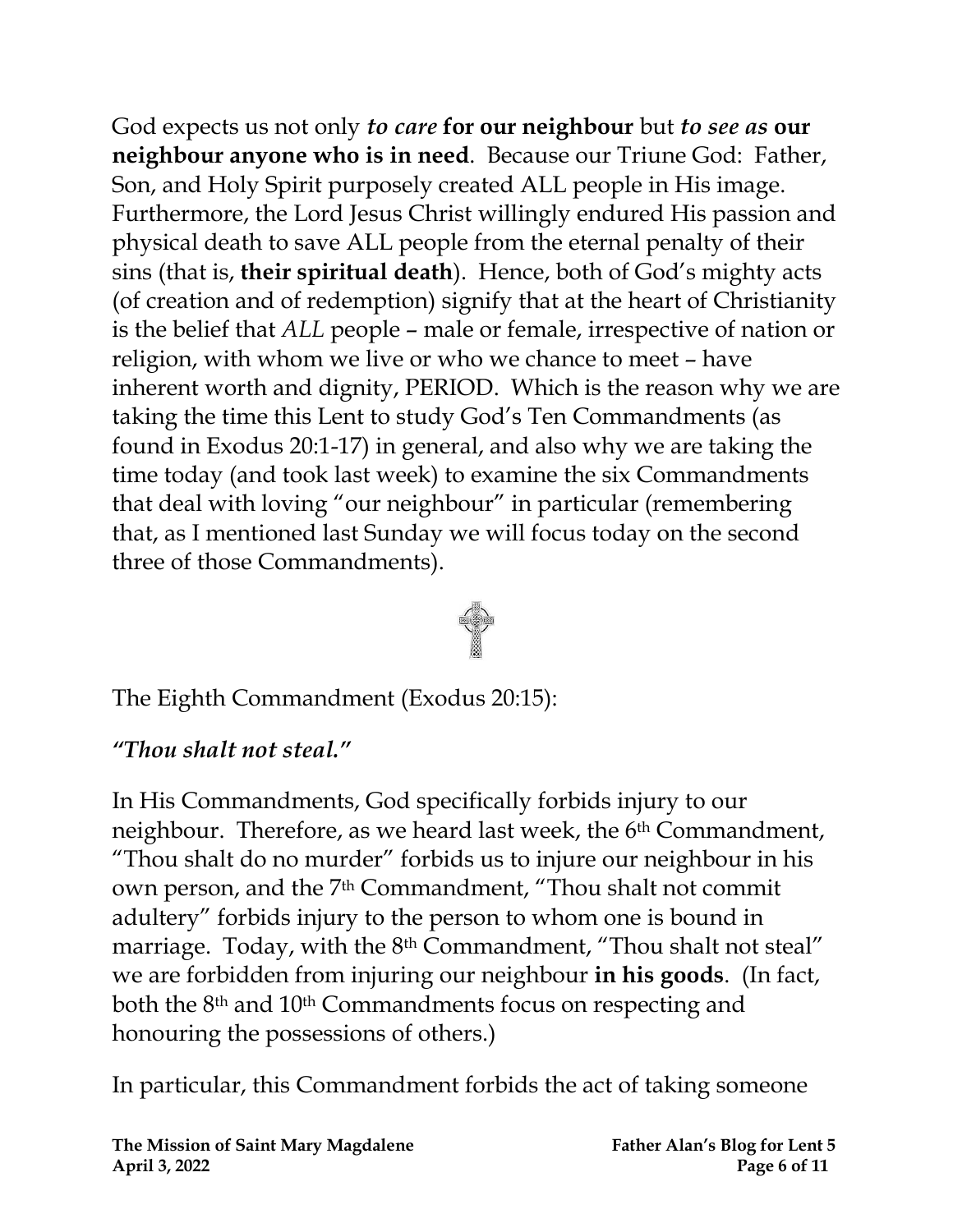else's property. Thus, it condemns all forms of taking something that doesn't belong to us including: cheating people out of their money or property; or employers depriving workers of their just wage; or employees not giving employers a full day's work for a full day's pay (by wasting time at work), or giving away to their friends things (for which should be paid) for free, or stealing supplies, or, simply, taking without asking. Embezzlement, fraud, tax evasion, and vandalism are also considered to be violations of the 8th Commandment, as is stealing someone's good name by slandering them.

The Ninth Commandment (Exodus 20:16):

# *"Thou shalt not bear false witness against thy neighbour."*

In His 6th, 7th, and 8th Commandments, God has forbidden us to injure our neighbour **by deed**; now with the 9th Commandment, we are forbidden from injuring our neighbour **by word**. In short, then, this Commandment condemns all forms of lying, which primarily occurs in two circumstances: either in a court of law; or during ordinary conversation.

In a court of law, violation of this Commandment can happen via the three kinds of persons present in a court proceeding. The first person is the plaintiff, who makes a false accusation (as warned against by Moses in Leviticus 19:16):

# *"Thou shalt not be a detractor nor a whisperer among the people."*

The second person, according to Proverbs 19:9, is the witness who lies while giving his or her testimony:

### *"A false witness will not go unpunished, and he who tells lies will perish."*

The third person (as Moses cautioned in Leviticus 19:15) is the judge who sins by giving an unjust sentence: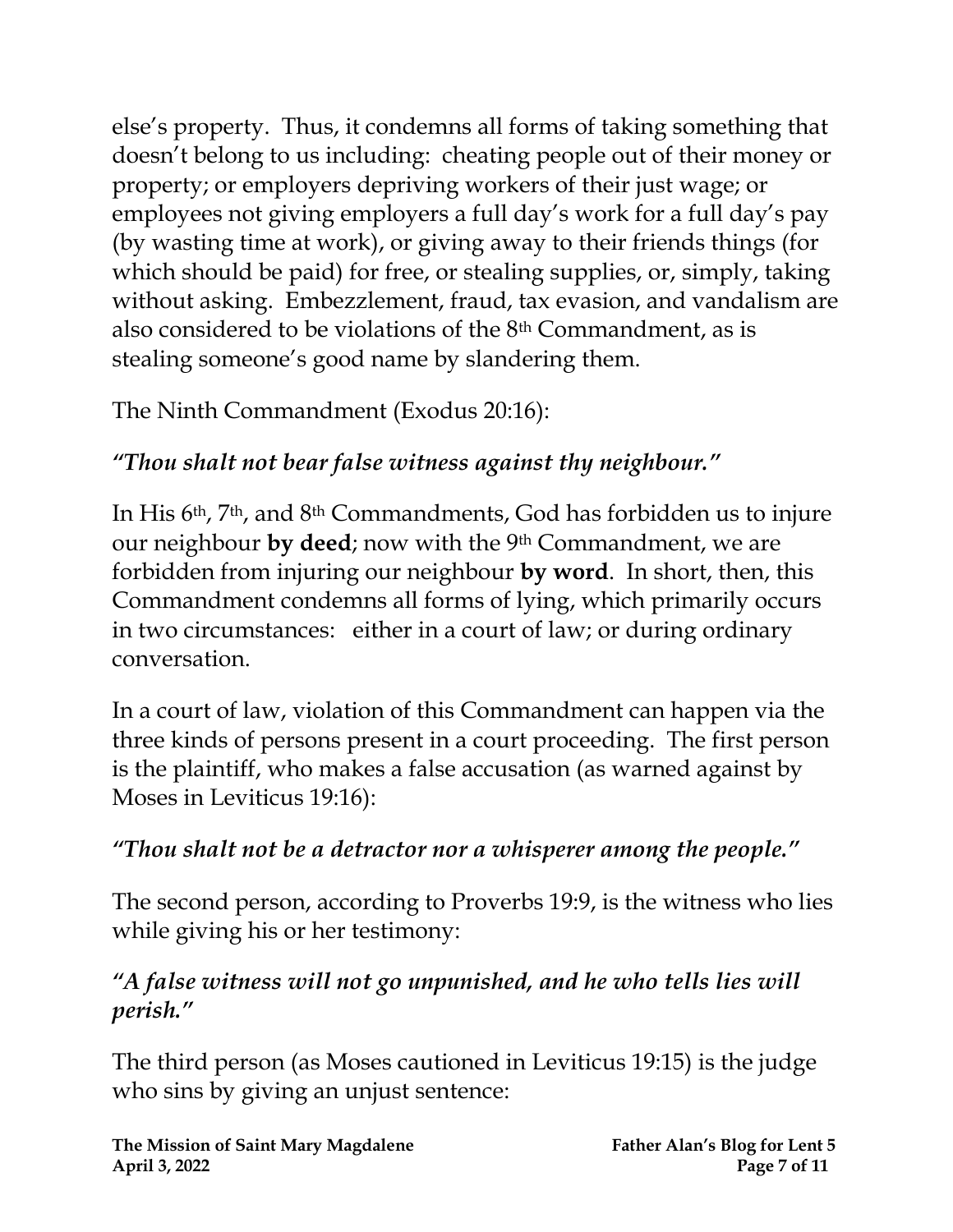#### *"Do not pervert justice; do not show partiality to the poor or favoritism to the great, but judge your neighbour fairly."*

During ordinary conversation, a person may violate the 9th Commandment in four ways: the first is by **"detraction"** (which means "to diminish" or "to speak badly of someone or something"); the second is by **listening to detractors** willingly; the third is by **being a gossip** and repeating whatever is heard about someone; and the fourth is by **being a flatterer** or one of those who speak "honied words." As King David counsels (Psalm 12:2-3):

*"Everyone lies to their neighbour; they flatter with their lips but harbour deception in their hearts. May the LORD silence all flattering lips and every boastful tongue…"*

And St. Jude warns (in verse 16 of his brief General Epistle):

*"These people are grumblers and faultfinders; they follow their own evil desires; they boast about themselves and flatter others for their own advantage."*

Because God is "The Author of All Truth," all human beings (because they were created in the His image) are obligated to honour the truth. Thus, as true Christians, the most obvious way to fulfill the 9th Commandment **is not to LIE** *(*that is, to intentionally deceive another by speaking a falsehood) PERIOD. In addition, we should keep confidences and not spread rumours – whether they are true or not.

The Tenth Commandment (Exodus 20:17):

*"Thou shalt not covet thy neighbour's house, thou shalt not covet thy neighbour's wife, nor his servant, nor his maid, nor his ox, nor his ass, nor any thing that is his."*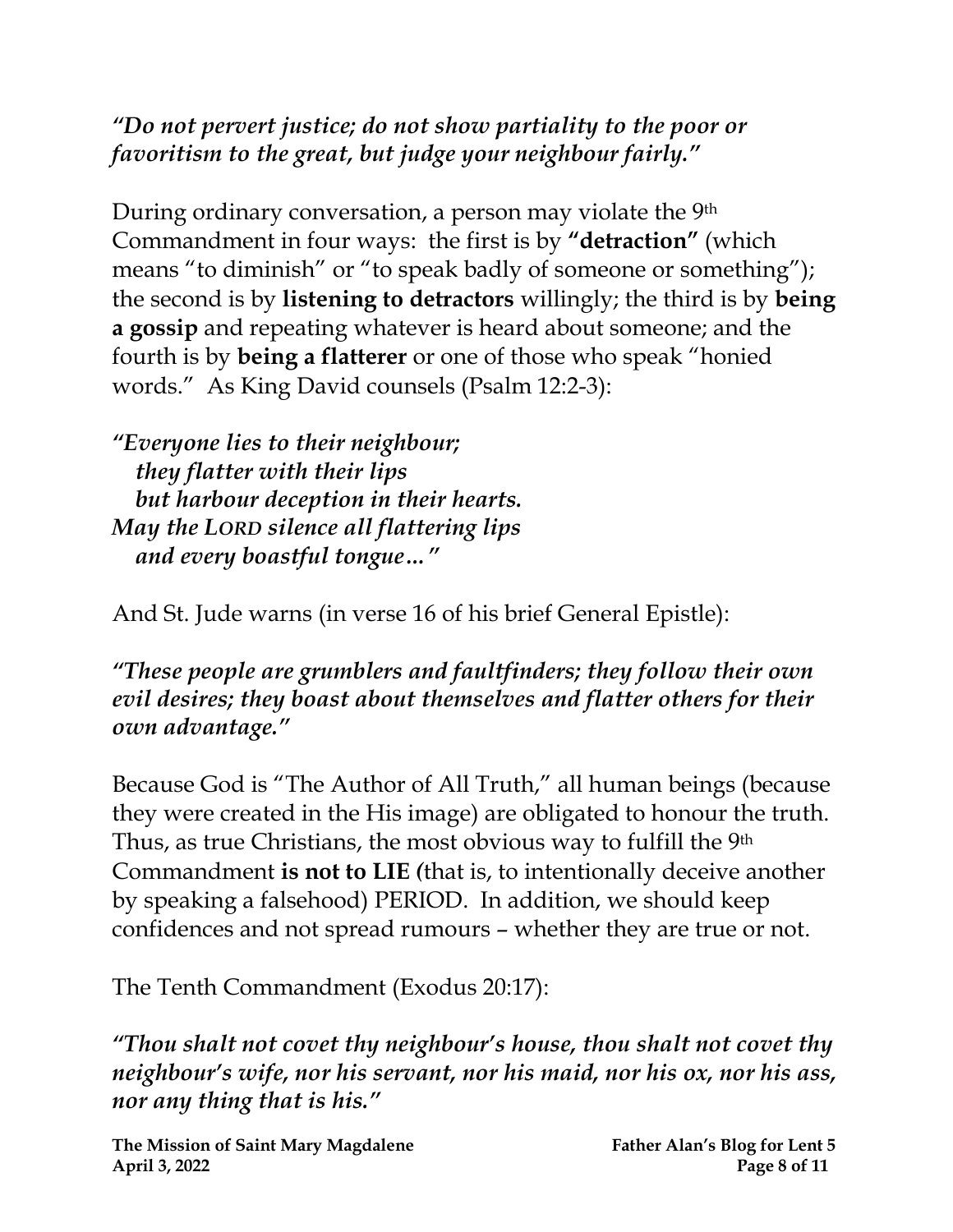The 10th Commandment forbids both the desire for having someone else's property ("thy neighbour's goods") and someone else's spouse ("thy neighbour's wife"). As previously noted, this commandment (along with the 8th Commandment) condemns theft and all feelings of envy, greed, and jealousy in reaction to what other people have (especially with their choice of life-mates) which, as per our examination last Sunday of the 7th Commandment ("Thou shalt not commit adultery"), reveals a sinful, intentional longing for immoral sexuality. As was stated then, our Lord Jesus Christ said that to sin in the heart meant lusting after a woman (or a man) with the desire to engage in immoral sexual relations with them, and that just as human life is a divine gift from God – and, thus, needs to be respected, defended, and protected – so, too, is human sexuality, which is considered sacred only within the proper context of marriage between one man and one woman.

Bearing all this in mind, then, **this is one of the most difficult of God's Commandments to keep** in this day and age of multi-media over-saturation and electronics one-up-man-ship, because (via the Internet) we have instant access to (and immediate gratification for) everything that fuels our desires. Additionally, we see our friends with the "latest and greatest tech gadget" and yearn to have it too. As a result, we find ourselves (for the most part) in the exact same place as that nearly blind, harmonica-playing, old man (when we first meet him, that is) **in that we all have pretty much nothing of worth in this life**.

However, as followers of Jesus Christ, it behooves us to "mark, learn, and inwardly digest" the fact that spending precious time and energy in desiring what others have is contrary to what we should be about. Instead, like that nearly blind, harmonica-playing, old man (after we get to know him, that is) we ought to spend our precious time and energy working toward furthering God's Kingdom here on earth, by loving and doing good to all others regardless of whether we (or they)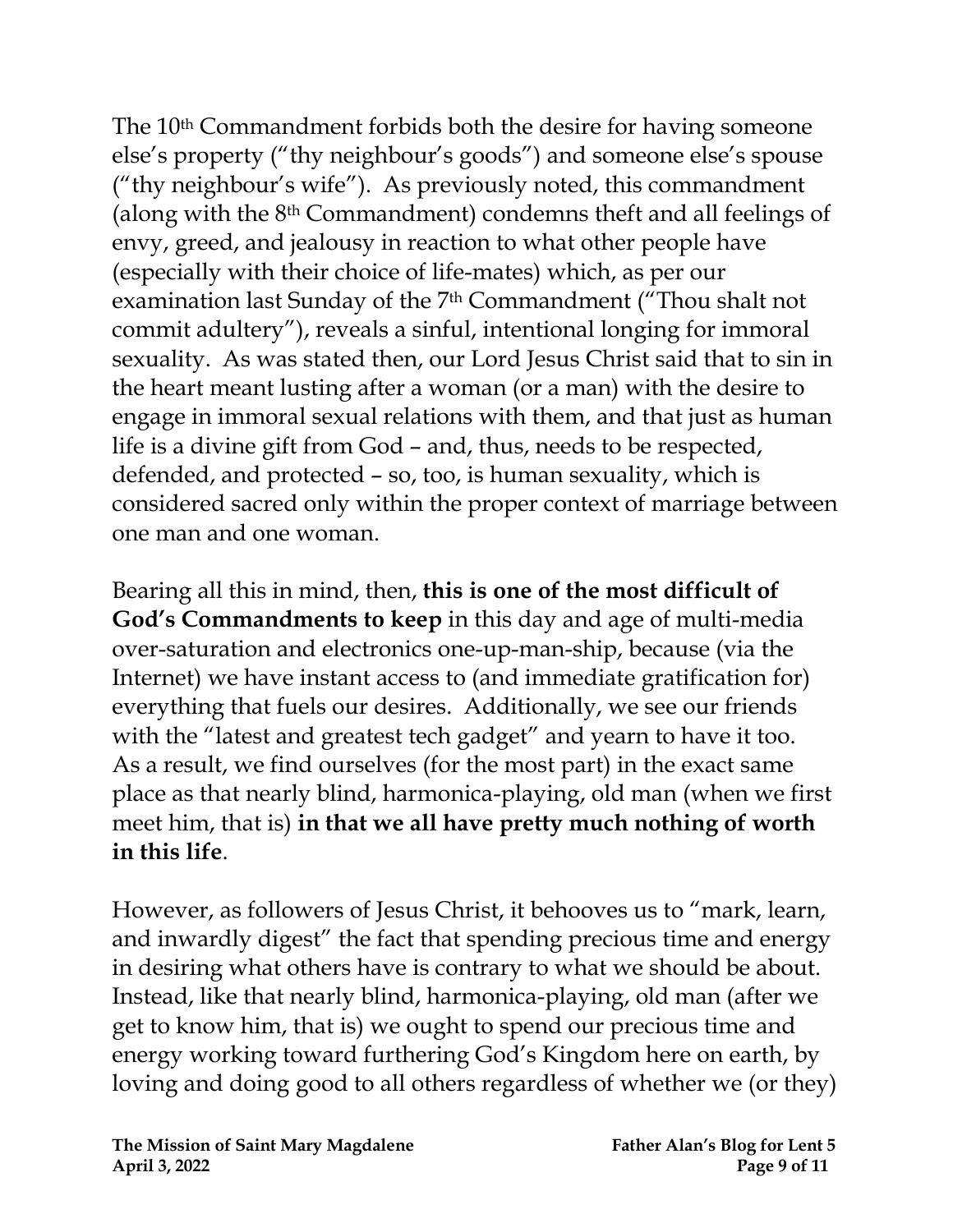are: male or female; young or old; married or single; working or not; parents or children; rich or poor; famous or unknown; etc. For we (but only if we so choose, that is) have all been given the most precious and inexpressible gift: **God's love**, as our Lord Jesus Christ Himself promised (St. John 3:16):

## *"For God so loved the world that he gave his one and only Son, that whoever believes in him shall not perish but have eternal life."*

Thus, all we who call ourselves Christians have a choice to make:

- **1. we can keep God's wonderful gift all to ourselves, just thinking of how blessed we are to be saved and living out our lives with the idea that we are somehow special; or**
- **2. we can give that gift away to someone who could really use it (we could actually be neighbourly and share the gift of God's love with those who don't yet know Him – those who haven't been shown what it truly means to love completely, freely, unselfishly, and non-judgmentally), with the only reward being the satisfaction of sharing God's love – the same love that He so graciously gave to us.**

Again, as beings created in the image of the Creator (in that we have each been Divinely given the right to make our own decisions), the choice is left with each of us.



Next Sunday, "The Sunday Next Before Easter" or "Palm Sunday", we will wrap up our detailed analysis of the Ten Commandments. In the meantime, my earnest prayer on this Fifth Sunday in Lent, this "Passion Sunday", is that we shall all choose to love passionately our Lord God by loving our neighbours – whoever and wherever they are.